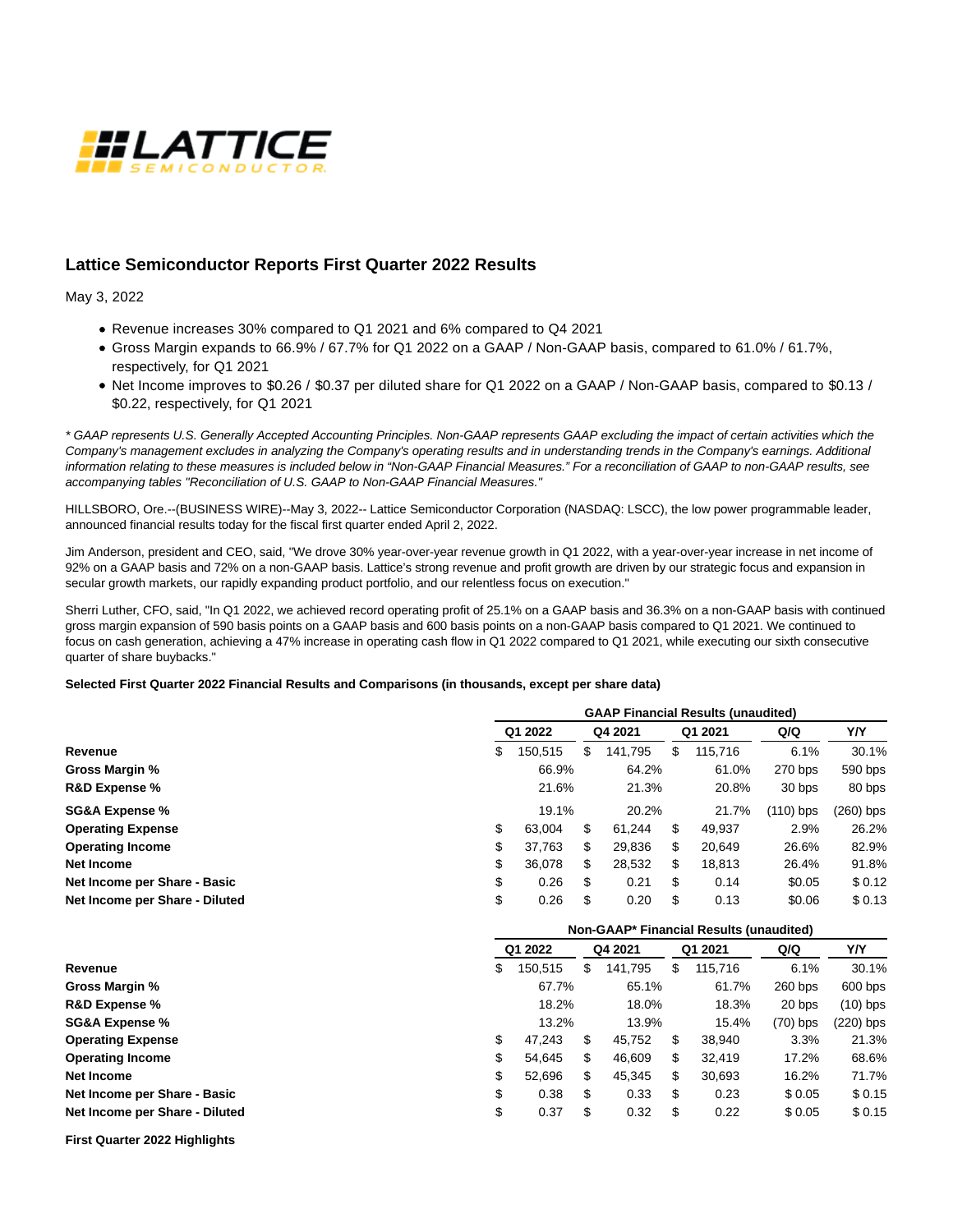- **• Revenue Growth:** Fifth consecutive quarter of double-digit growth year-over-year, with revenue increasing 30% in Q1 2022 compared to Q1 2021 and 6% compared to Q4 2021.
- **• Profit Expansion:** Gross margin expanded 590 basis points on a GAAP basis and 600 basis points on a non-GAAP basis compared to Q1 2021, with net income per diluted share increasing 100% on a GAAP basis and 68% on a non-GAAP basis compared to Q1 2021.
- **• Lattice CertusPro** ™**-NX Begins Shipping:** Lattice CertusPro-NX, a new advanced general-purpose FPGA family and the fourth device family in the Nexus platform, began production shipments to customers in Q1 2022. Lattice CertusPro-NX, delivers best-in-class system bandwidth, industry-leading power efficiency, and support for a wide range of markets and applications.
- **Expanded Lattice mVision™ Solution Stack Capabilities:Based on the popular Lattice Nexus™ platform, the latest Lattice mVision™** Solution Stack enhancements help accelerate the development of low power embedded vision applications, including Machine Vision, Robotics, ADAS and Video Surveillance.
- **• Lattice Wins Back-to-Back Cyber Security Awards:** For the second year in a row, Lattice was named a Cyber Security Global Excellence Awards® winner, with the Lattice SupplyGuard™ service and Lattice Sentry™ solution stack both winning in the Cyber Security Solution & Service category.

### **Business Outlook - Second Quarter of 2022:**

- **•** Revenue for the second quarter of 2022 is expected to be between \$153 million and \$163 million.
- **•** Gross margin percentage for the second quarter of 2022 is expected to be 68% plus or minus 1% on a non-GAAP basis.
- **•** Total operating expenses for the second quarter of 2022 are expected to be between \$48 million and \$50 million on a non-GAAP basis.

Non-GAAP Financial Measures: In addition to financial measures prepared in accordance with generally accepted accounting principles (GAAP), this earnings release makes reference to non-GAAP financial measures. With respect to the outlook for the second quarter of 2022, certain items that affect GAAP measurement of financial measures are out of the Company's control and/or cannot be reasonably predicted. Consequently, the Company is unable to provide a reasonable estimate of GAAP measurement for guidance or a corresponding reconciliation to GAAP for the quarter. Additional information regarding the reasons the Company uses non-GAAP measures, a reconciliation of these measures to the most directly comparable GAAP measures, and other information relating to these measures are included below, following the GAAP financial information.

#### **Investor Conference Call / Webcast Details:**

Lattice Semiconductor will review the Company's financial results for the fiscal first quarter 2022, and business outlook on Tuesday, May 3 at 5:00 p.m. Eastern Time. The dial-in number for the live audio call is 1-888-684-5603 or 1-918-398-4852 with conference identification number 2493099. A live webcast of the conference call will also be available on the investor relations section o[f www.latticesemi.com.](https://cts.businesswire.com/ct/CT?id=smartlink&url=http%3A%2F%2Fwww.latticesemi.com&esheet=52706891&newsitemid=20220503006189&lan=en-US&anchor=www.latticesemi.com&index=1&md5=324ecc899f6f39b7b7c635be50122f75) The Company's financial guidance will be limited to the comments on its public quarterly earnings call and the public business outlook statements contained in this press release.

#### **Forward-Looking Statements Notice:**

The foregoing paragraphs contain forward-looking statements within the meaning of the Private Securities Litigation Reform Act of 1995, that involve estimates, assumptions, risks and uncertainties. Any statements about our expectations, beliefs, plans, objectives, assumptions or future events or performance are not historical facts and may be forward-looking. Such forward-looking statements include, but are not limited to, statements relating to our strong growth; our ability to continue to execute on our long-term strategy and financial model; and the statements under the heading "Business Outlook - Second Quarter of 2022." Other forward-looking statements may be indicated by words such as "will," "could," "should," "would," "may," "expect," "plan," "project," "anticipate," "intend," "forecast," "future," "believe," "estimate," "predict," "propose," "potential," "continue" or the negative of these terms or other comparable terminology.

Estimates of future revenue are inherently uncertain due to such factors such as global economic conditions which may affect customer demand, pricing pressures, competitive actions, and international trade disputes and sanctions. In addition, the COVID-19 pandemic continues to impact the overall economy and, as a result of the foregoing, may negatively impact our operating results for future periods. Actual gross margin percentage and operating expenses could vary from the estimates on the basis of, among other things, changes in revenue levels, changes in product pricing and mix, changes in wafer, assembly, test and other costs, variations in manufacturing yields, the failure to sustain operational improvements, and the actual amount of compensation charges due to stock price changes. Actual results may differ materially from our expectations and are subject to risks and uncertainties that relate more broadly to our overall business, including those described in Item 1A in Lattice's most recent Annual Report on Form 10-K and as may be supplemented from time-to-time in Lattice's other filings with the Securities and Exchange Commission, all of which are expressly incorporated herein by reference.

Further economic and market disruptions from COVID-19 and demand changes in secular growth markets may increase or change the severity of our other risks reported in Item 1A in Lattice's most recent Annual Report on Form 10-K. Lattice believes these and other risks and uncertainties could cause actual results to differ materially from the forward-looking statements. New risk factors emerge from time to time and it is not possible for Lattice's management to predict all risk factors. You should not unduly rely on forward-looking statements because actual results could differ materially from those expressed in any forward-looking statements. In addition, any forward-looking statement applies only as of the date on which it is made. The Company does not intend to update or revise any forward-looking statements, whether as a result of events or circumstances after the date hereof or to reflect the occurrence of unanticipated events.

### **Non-GAAP Financial Measures:**

Included within this press release and the accompanying tables and notes are certain non-GAAP financial measures that supplement the Company's consolidated financial information prepared in accordance with U.S. GAAP. The non-GAAP measures presented exclude charges and adjustments primarily related to stock-based compensation and related tax effects, amortization of acquired intangible assets, restructuring plans and other charges, and the estimated tax effect of these items. These charges and adjustments are a result of periodic or non-core operating activities of the Company. The Company describes these non-GAAP financial measures and reconciles them to the most directly comparable GAAP measures in the tables and notes attached to this press release.

The Company's management believes that these non-GAAP financial measures provide an additional and useful way of viewing aspects of our performance that, when viewed in conjunction with our GAAP results, provide a more comprehensive understanding of the various factors and trends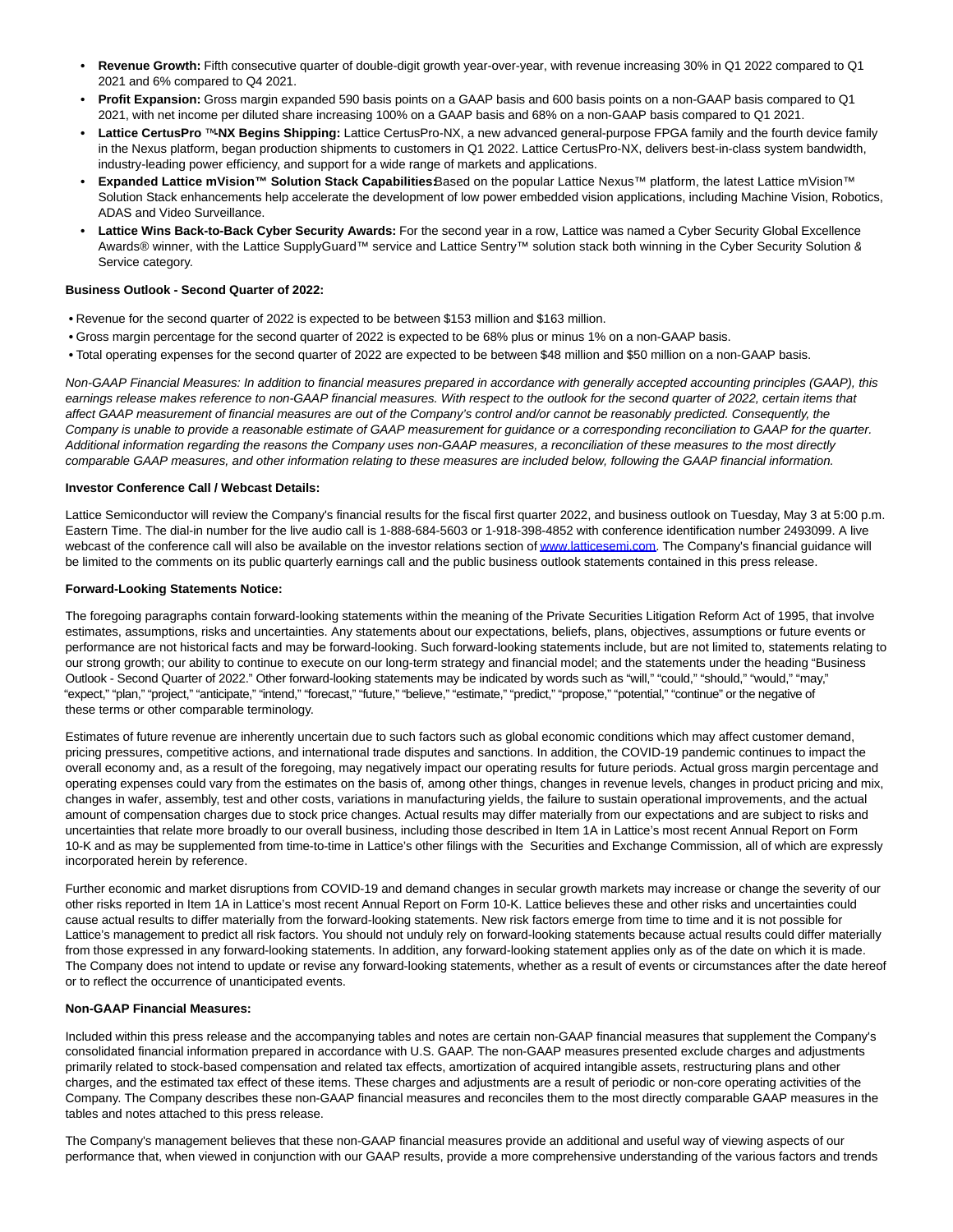affecting our ongoing financial performance and operating results than GAAP measures alone. Management also uses these non-GAAP measures for strategic and business decision-making, internal budgeting, forecasting, and resource allocation processes and believes that investors should have access to similar data.

These non-GAAP measures are included solely for informational and comparative purposes and are not meant as a substitute for GAAP and should be considered together with the consolidated financial information located in the tables attached to this press release.

#### **About Lattice Semiconductor Corporation:**

Lattice Semiconductor (NASDAQ: LSCC) is the low power programmable leader. We solve customer problems across the network, from the Edge to the Cloud, in the growing communications, computing, industrial, automotive and consumer markets. Our technology, long-standing relationships, and commitment to world-class support let our customers quickly and easily unleash their innovation to create a smart, secure, and connected world.

For more information about Lattice, please visit [www.latticesemi.com.](https://cts.businesswire.com/ct/CT?id=smartlink&url=http%3A%2F%2Fwww.latticesemi.com&esheet=52706891&newsitemid=20220503006189&lan=en-US&anchor=www.latticesemi.com&index=2&md5=a6c3bb3b00df5144f026b5fe6de76492) You can also follow us via [LinkedIn,](https://cts.businesswire.com/ct/CT?id=smartlink&url=https%3A%2F%2Fwww.linkedin.com%2Fauthwall%3Ftrk%3Dripf%26trkInfo%3DAQGt8oLVGamd6gAAAYCLNmMYzX6dWFv5bjncDN0vz1im47ufa-bFckrKDxLS-AZP8xyTfC-G-3vWcwBNHtVpdi7PYqzOm3kOMbH-C5qWx0jPnkoBtSxcKGMLGKw-MXO_SOZWxfY%3D%26originalReferer%3Dhttps%3A%2F%2Fwww.businesswire.com%2Fnews%2Fhome%2F20220215006086%2Fen%2FLattice-Semiconductor-Reports-Fourth-Quarter-and-Full-Year-2021-Results%26sessionRedirect%3Dhttps%253A%252F%252Fwww.linkedin.com%252Fcompany%252Flattice-semiconductor%252F&esheet=52706891&newsitemid=20220503006189&lan=en-US&anchor=LinkedIn&index=3&md5=c816bb9fb23b82d3609b93147f443ff0) [Twitter,](https://cts.businesswire.com/ct/CT?id=smartlink&url=https%3A%2F%2Ftwitter.com%2Flatticesemi&esheet=52706891&newsitemid=20220503006189&lan=en-US&anchor=Twitter&index=4&md5=32dc918a09c4e00be007347a57df184c) [Facebook,](https://cts.businesswire.com/ct/CT?id=smartlink&url=http%3A%2F%2Fwww.facebook.com%2Flatticesemi%2F&esheet=52706891&newsitemid=20220503006189&lan=en-US&anchor=Facebook&index=5&md5=f8b7b9774d139cc19db06034ed6f679d) [YouTube,](https://cts.businesswire.com/ct/CT?id=smartlink&url=https%3A%2F%2Fwww.youtube.com%2Fuser%2Flatticesemiconductor&esheet=52706891&newsitemid=20220503006189&lan=en-US&anchor=YouTube&index=6&md5=c67b7a0c7bed7cccf30d9c138207578f) [WeChat,](https://cts.businesswire.com/ct/CT?id=smartlink&url=https%3A%2F%2Fwww.latticesemi.com%2FAbout%2FNewsroom%2FWeChat&esheet=52706891&newsitemid=20220503006189&lan=en-US&anchor=WeChat&index=7&md5=1260f9d1ce51007469d1021e5201d2cc) [Weibo o](https://cts.businesswire.com/ct/CT?id=smartlink&url=https%3A%2F%2Fwww.weibo.com%2Flatticesemi%3Fis_all%3D1&esheet=52706891&newsitemid=20220503006189&lan=en-US&anchor=Weibo&index=8&md5=4a626ca305e183d4c06b37395bfbe59d)r [Youku.](https://cts.businesswire.com/ct/CT?id=smartlink&url=https%3A%2F%2Fwww.youku.com%2Fprofile%2Findex%3Fuid%3DUMzQwMjA1MjI4&esheet=52706891&newsitemid=20220503006189&lan=en-US&anchor=Youku&index=9&md5=5d930b5ba13d09206b0f10bcc1958b36)

### **Lattice Semiconductor Corporation Consolidated Statements of Operations (in thousands, except per share data) (unaudited)**

|                                            | <b>Three Months Ended</b> |         |                    |         |                  |         |  |
|--------------------------------------------|---------------------------|---------|--------------------|---------|------------------|---------|--|
|                                            | April 2,<br>2022          |         | January 1,<br>2022 |         | April 3,<br>2021 |         |  |
| Revenue                                    | \$                        | 150,515 | \$                 | 141,795 | \$               | 115,716 |  |
| Cost of sales                              |                           | 49,748  |                    | 50,715  |                  | 45,130  |  |
| Gross margin                               |                           | 100,767 |                    | 91,080  |                  | 70,586  |  |
| Operating expenses:                        |                           |         |                    |         |                  |         |  |
| Research and development                   |                           | 32,555  |                    | 30,229  |                  | 24,066  |  |
| Selling, general, and administrative       |                           | 28,771  |                    | 28,646  |                  | 25,092  |  |
| Amortization of acquired intangible assets |                           | 1,169   |                    | 804     |                  | 603     |  |
| Restructuring                              |                           | 54      |                    | 394     |                  | 176     |  |
| Acquisition related charges                |                           | 455     |                    | 1,171   |                  |         |  |
| Total operating expenses                   |                           | 63,004  |                    | 61,244  |                  | 49,937  |  |
| Income from operations                     |                           | 37,763  |                    | 29,836  |                  | 20,649  |  |
| Interest expense                           |                           | (708)   |                    | (657)   |                  | (718)   |  |
| Other (expense) income, net                |                           | (22)    |                    | (68)    |                  | (162)   |  |
| Income before income taxes                 |                           | 37,033  |                    | 29,111  |                  | 19,769  |  |
| Income tax expense (benefit)               |                           | 955     |                    | 579     |                  | 956     |  |
| Net income                                 | \$                        | 36,078  | \$                 | 28,532  | \$               | 18,813  |  |
| Net income per share:                      |                           |         |                    |         |                  |         |  |
| <b>Basic</b>                               | \$                        | 0.26    | \$                 | 0.21    | \$               | 0.14    |  |
| <b>Diluted</b>                             | \$                        | 0.26    | \$                 | 0.20    | \$               | 0.13    |  |
| Shares used in per share calculations:     |                           |         |                    |         |                  |         |  |
| Basic                                      |                           | 137,500 |                    | 137,048 |                  | 136,401 |  |
| <b>Diluted</b>                             |                           | 141,281 |                    | 141,587 |                  | 141,674 |  |

## **Lattice Semiconductor Corporation Condensed Consolidated Balance Sheets (in thousands) (unaudited)**

|                             | April 2,<br>2022 | January 1,<br>2022 |
|-----------------------------|------------------|--------------------|
| <b>Assets</b>               |                  |                    |
| Current assets:             |                  |                    |
| Cash and cash equivalents   | \$<br>122,989    | \$<br>131,570      |
| Accounts receivable, net    | 83,055           | 79,859             |
| Inventories, net            | 71,773           | 67,594             |
| Other current assets        | 21,368           | 22,328             |
| Total current assets        | 299,185          | 301,351            |
| Property and equipment, net | 39,626           | 38,094             |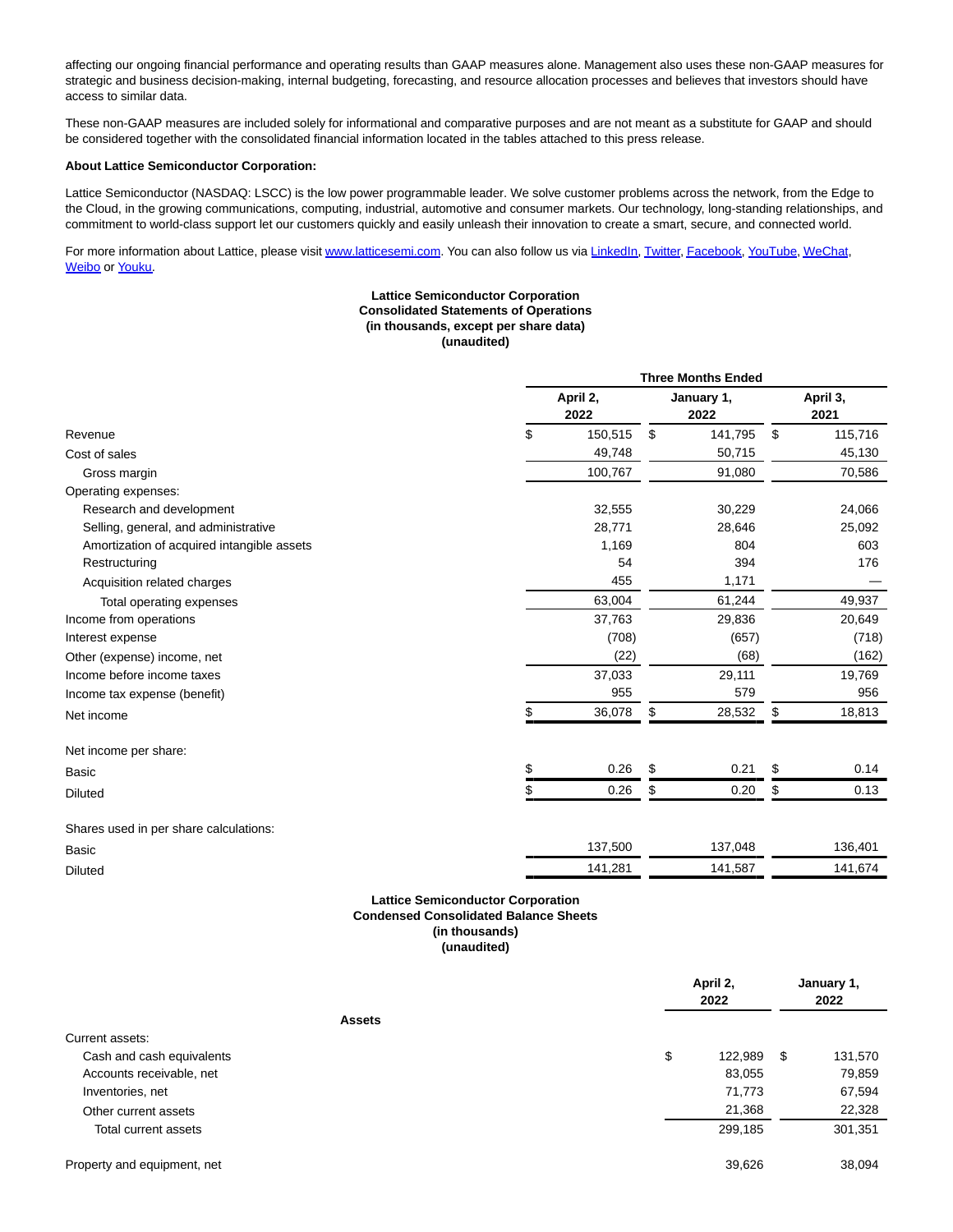| Operating lease right-of-use assets                           | 22,378        | 23,818        |
|---------------------------------------------------------------|---------------|---------------|
| Intangible assets, net                                        | 28,350        | 29,782        |
| Goodwill                                                      | 315,358       | 315,358       |
| Other long-term assets                                        | 16,029        | 18,091        |
|                                                               | 720,926       | \$<br>726,494 |
| <b>Liabilities and Stockholders' Equity</b>                   |               |               |
| <b>Current liabilities:</b>                                   |               |               |
| Accounts payable                                              | \$<br>38,491  | \$<br>34,597  |
| Accrued expenses                                              | 27,062        | 26,444        |
| Accrued payroll obligations                                   | 16,328        | 27,967        |
| Current portion of long-term debt                             | 17,182        | 17,173        |
| <b>Total current liabilities</b>                              | 99,063        | 106,181       |
| Long-term debt, net of current portion                        | 136,461       | 140,760       |
| Long-term operating lease liabilities, net of current portion | 17,735        | 19,248        |
| Other long-term liabilities                                   | 46,112        | 48,672        |
| <b>Total liabilities</b>                                      | 299,371       | 314,861       |
| Stockholders' equity                                          | 421,555       | 411,633       |
|                                                               | \$<br>720,926 | \$<br>726,494 |

#### **Lattice Semiconductor Corporation Condensed Consolidated Statements of Cash Flows (in thousands) (unaudited)**

|                                                                                                      | <b>Three Months Ended</b> |           |    |                  |
|------------------------------------------------------------------------------------------------------|---------------------------|-----------|----|------------------|
|                                                                                                      | April 2,<br>2022          |           |    | April 3,<br>2021 |
| Cash flows from operating activities:                                                                |                           |           |    |                  |
| Net income                                                                                           | \$                        | 36,078    | S  | 18,813           |
| Adjustments to reconcile net income to net cash provided by (used in) operating activities:          |                           |           |    |                  |
| Stock-based compensation expense                                                                     |                           | 14,125    |    | 10,454           |
| Depreciation and amortization                                                                        |                           | 7,179     |    | 5,901            |
| Other non-cash adjustments                                                                           |                           | 1,740     |    | 1,679            |
| Net changes in assets and liabilities                                                                |                           | (15, 917) |    | (7, 476)         |
| Net cash provided by (used in) operating activities                                                  |                           | 43,205    |    | 29,371           |
| Cash flows from investing activities:                                                                |                           |           |    |                  |
| Capital expenditures                                                                                 |                           | (4, 426)  |    | (1,270)          |
| Other investing activities                                                                           |                           | (2,704)   |    | (3,056)          |
| Net cash provided by (used in) investing activities                                                  |                           | (7, 130)  |    | (4,326)          |
| Cash flows from financing activities:                                                                |                           |           |    |                  |
| Repayment of long-term debt                                                                          |                           | (4, 375)  |    |                  |
| Repurchase of common stock                                                                           |                           | (15,000)  |    | (15,002)         |
| Net cash flows related to stock compensation exercises                                               |                           | (25, 028) |    | (6, 870)         |
| Net cash provided by (used in) financing activities                                                  |                           | (44, 403) |    | (21, 872)        |
| Effect of exchange rate change on cash                                                               |                           | (253)     |    | (237)            |
| Net increase (decrease) in cash and cash equivalents                                                 |                           | (8,581)   |    | 2,936            |
| Beginning cash and cash equivalents                                                                  |                           | 131,570   |    | 182,332          |
| Ending cash and cash equivalents                                                                     |                           | 122,989   | \$ | 185,268          |
| Supplemental disclosure of cash flow information and non-cash investing and financing<br>activities: |                           |           |    |                  |
| Interest paid                                                                                        | \$                        | 552       | \$ | 592              |
| Income taxes paid, net of refunds                                                                    | \$                        | 761       | \$ | 675              |
| <b>Lattice Semiconductor Corporation</b><br><b>Supplemental Historical Financial Information</b>     |                           |           |    |                  |

**(unaudited)**

**Three Months Ended**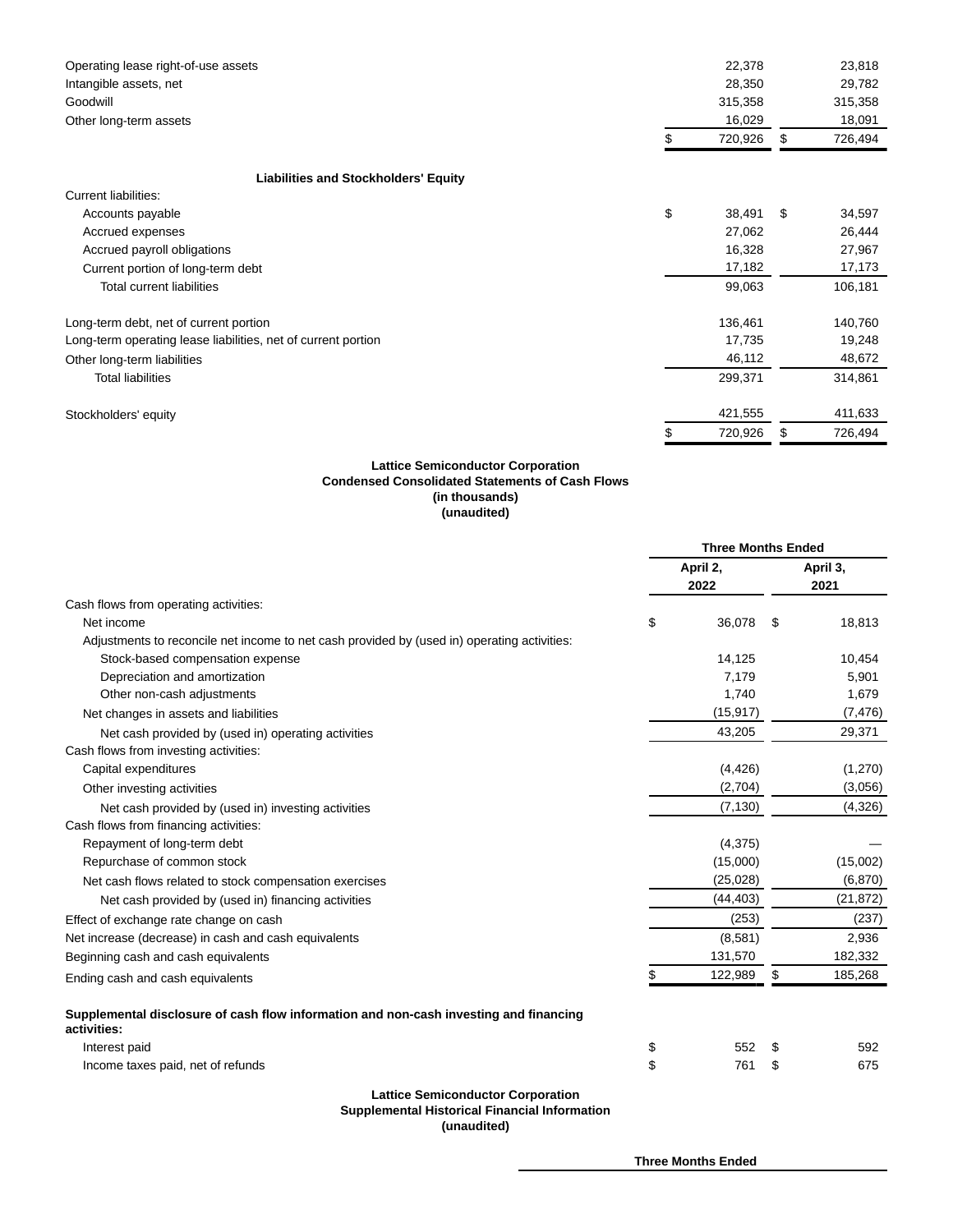|                                    | April 2,<br>2022 | January 1,<br>2022 | April 3,<br>2021 |  |
|------------------------------------|------------------|--------------------|------------------|--|
| <b>Balance Sheet Information</b>   |                  |                    |                  |  |
| A/R Days Revenue Outstanding (DSO) | 50               | 51                 | 56               |  |
| Inventory Days (DIO)               | 132              | 122                | 120              |  |
| Revenue% (by Geography)            |                  |                    |                  |  |
| Asia                               | 72%              | 71%                | 76%              |  |
| Americas                           | 15%              | 19%                | 14%              |  |
| Europe (incl. Africa)              | 13%              | 10%                | 10%              |  |
| Revenue% (by End Market)           |                  |                    |                  |  |
| Communications and Computing       | 42%              | 43%                | 43%              |  |
| Industrial and Automotive          | 46%              | 42%                | 43%              |  |
| Consumer                           | 10%              | 9%                 | 10%              |  |
| Licensing and Services             | 2%               | 6%                 | 4%               |  |
| Revenue% (by Channel)              |                  |                    |                  |  |
| <b>Distribution</b>                | 90%              | 86%                | 85%              |  |
| <b>Direct</b>                      | 10%              | 14%                | 15%              |  |

## **Lattice Semiconductor Corporation Reconciliation of U.S. GAAP to Non-GAAP Financial Measures (in thousands, except per share data) (unaudited)**

|                                                                                          | <b>Three Months Ended</b> |          |                    |          |    |                  |
|------------------------------------------------------------------------------------------|---------------------------|----------|--------------------|----------|----|------------------|
|                                                                                          | April 2,<br>2022          |          | January 1,<br>2022 |          |    | April 3,<br>2021 |
| <b>Gross Margin Reconciliation</b>                                                       |                           |          |                    |          |    |                  |
| <b>GAAP Gross margin</b>                                                                 | \$                        | 100,767  | \$                 | 91,080   | \$ | 70,586           |
| Stock-based compensation - gross margin (1)                                              |                           | 1,121    |                    | 1,281    |    | 773              |
| Non-GAAP Gross margin                                                                    | \$                        | 101,888  | \$                 | 92,361   | \$ | 71,359           |
| <b>Gross Margin % Reconciliation</b>                                                     |                           |          |                    |          |    |                  |
| GAAP Gross margin %                                                                      |                           | 66.9%    |                    | 64.2%    |    | 61.0%            |
| Cumulative effect of non-GAAP Gross Margin adjustments                                   |                           | 0.8%     |                    | 0.9%     |    | 0.7%             |
| Non-GAAP Gross margin %                                                                  |                           | 67.7%    |                    | 65.1%    |    | 61.7%            |
| Research and Development Expense % (R&D Expense %) Reconciliation                        |                           |          |                    |          |    |                  |
| GAAP R&D Expense %                                                                       |                           | 21.6%    |                    | 21.3%    |    | 20.8%            |
| Stock-based compensation - R&D (1)                                                       |                           | (3.4)%   |                    | (3.3)%   |    | (2.5)%           |
| Non-GAAP R&D Expense %                                                                   |                           | 18.2%    |                    | 18.0%    |    | 18.3%            |
| Selling, General, and Administrative Expense % (SG&A Expense %)<br><b>Reconciliation</b> |                           |          |                    |          |    |                  |
| GAAP SG&A Expense %                                                                      |                           | 19.1%    |                    | 20.2%    |    | 21.7%            |
| Stock-based compensation - SG&A (1)                                                      |                           | (5.9)%   |                    | (6.3)%   |    | (6.3)%           |
| Non-GAAP SG&A Expense %                                                                  |                           | 13.2%    |                    | 13.9%    |    | 15.4%            |
| <b>Operating Expenses Reconciliation</b>                                                 |                           |          |                    |          |    |                  |
| <b>GAAP Operating expenses</b>                                                           | \$                        | 63,004   | \$                 | 61,244   | \$ | 49,937           |
| Stock-based compensation - operations (1)                                                |                           | (14,083) |                    | (13,658) |    | (10, 218)        |
| Amortization of acquired intangible assets                                               |                           | (1, 169) |                    | (804)    |    | (603)            |
| Restructuring and other charges (2)                                                      |                           | (509)    |                    | (1,030)  |    | (176)            |
| Non-GAAP Operating expenses                                                              | \$                        | 47,243   | \$                 | 45,752   | \$ | 38,940           |
| <b>Income from Operations Reconciliation</b>                                             |                           |          |                    |          |    |                  |
| GAAP Income from operations                                                              | \$                        | 37,763   | \$                 | 29,836   | \$ | 20,649           |
| Stock-based compensation - gross margin (1)                                              |                           | 1,121    |                    | 1,281    |    | 773              |
| Stock-based compensation - operations (1)                                                |                           | 14,083   |                    | 13,658   |    | 10,218           |
| Amortization of acquired intangible assets                                               |                           | 1,169    |                    | 804      |    | 603              |
| Restructuring and other charges (2)                                                      |                           | 509      |                    | 1,030    |    | 176              |
| Non-GAAP Income from operations                                                          | \$                        | 54,645   | \$                 | 46,609   | \$ | 32,419           |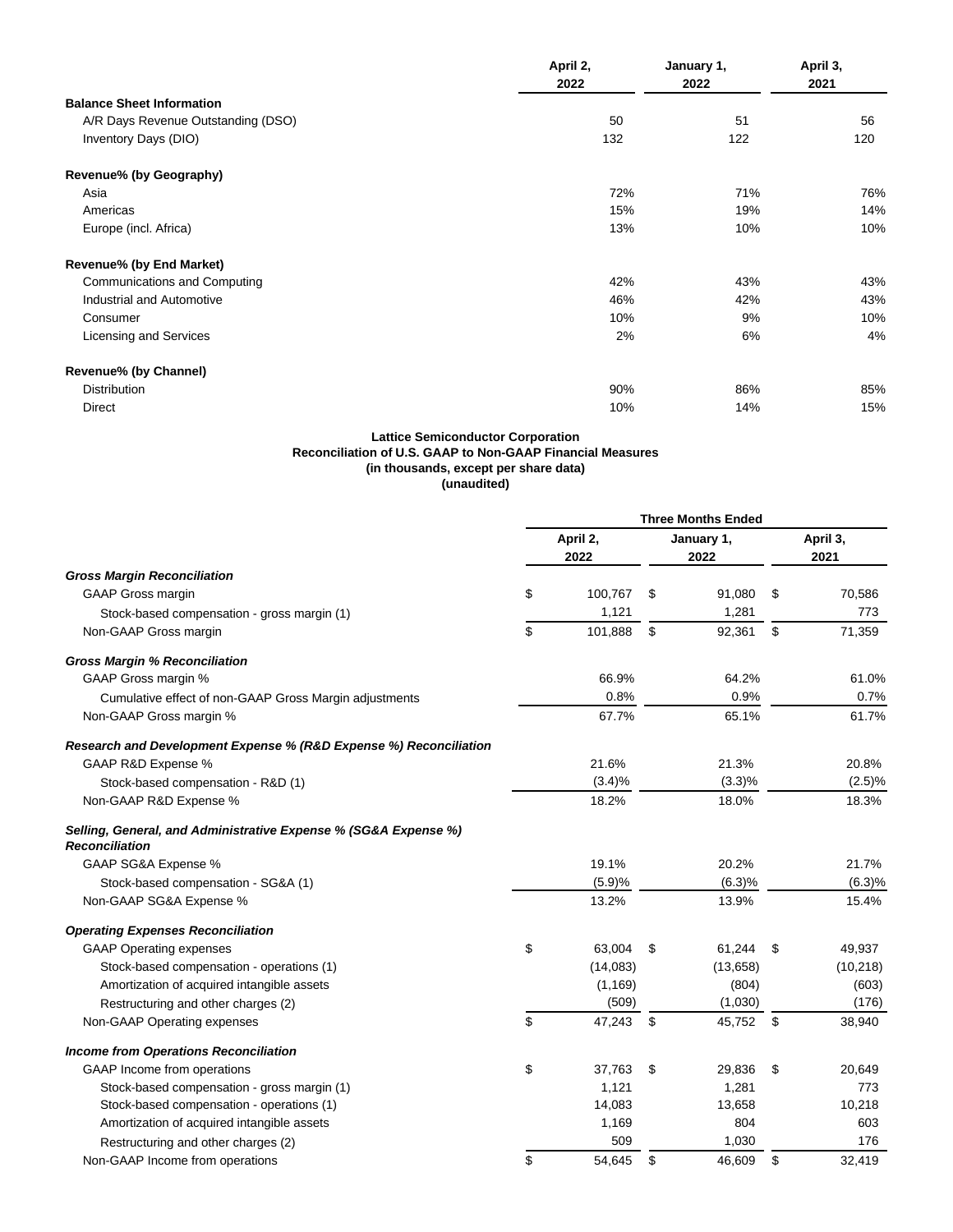| <b>Income from Operations % Reconciliation</b>                       |       |       |       |
|----------------------------------------------------------------------|-------|-------|-------|
| GAAP Income from operations %                                        | 25.1% | 21.0% | 17.8% |
| Cumulative effect of non-GAAP Gross Margin and Operating adjustments | 11.2% | 11.9% | 10.2% |
| Non-GAAP Income from operations %                                    | 36.3% | 32.9% | 28.0% |

(1) The non-GAAP adjustments for Stock-based compensation include related tax expenses.

(2) Other charges includes Acquisition related charges in the three months ended January 1, 2022 of \$1.2 million.

## **Lattice Semiconductor Corporation Reconciliation of U.S. GAAP to Non-GAAP Financial Measures (in thousands, except per share data) (unaudited)**

|                                                  | <b>Three Months Ended</b> |                  |    |                    |     |                  |  |
|--------------------------------------------------|---------------------------|------------------|----|--------------------|-----|------------------|--|
|                                                  |                           | April 2,<br>2022 |    | January 1,<br>2022 |     | April 3,<br>2021 |  |
| Income Tax Expense (Benefit) Reconciliation      |                           |                  |    |                    |     |                  |  |
| GAAP Income tax expense (benefit)                | \$                        | 955              | \$ | 579                | \$. | 956              |  |
| Estimated tax effect of non-GAAP adjustments (3) |                           | 264              |    | (40)               |     | (110)            |  |
| Non-GAAP Income tax expense (benefit)            | \$                        | 1,219            | \$ | 539                | \$  | 846              |  |
| <b>Net Income Reconciliation</b>                 |                           |                  |    |                    |     |                  |  |
| <b>GAAP Net income</b>                           | \$                        | 36,078           | \$ | 28,532             | \$  | 18,813           |  |
| Stock-based compensation - gross margin (1)      |                           | 1.121            |    | 1.281              |     | 773              |  |
| Stock-based compensation - operations (1)        |                           | 14,083           |    | 13,658             |     | 10,218           |  |
| Amortization of acquired intangible assets       |                           | 1,169            |    | 804                |     | 603              |  |
| Restructuring and other charges (2)              |                           | 509              |    | 1,030              |     | 176              |  |
| Estimated tax effect of non-GAAP adjustments (3) |                           | (264)            |    | 40                 |     | 110              |  |
| Non-GAAP Net income                              | \$                        | 52,696           | \$ | 45,345             | \$  | 30,693           |  |
| <b>Net Income Per Share Reconciliation</b>       |                           |                  |    |                    |     |                  |  |
| GAAP Net income per share - basic                | \$                        | 0.26             | \$ | 0.21               | \$  | 0.14             |  |
| Cumulative effect of Non-GAAP adjustments        |                           | 0.12             |    | 0.12               |     | 0.09             |  |
| Non-GAAP Net income per share - basic            | \$                        | 0.38             | \$ | 0.33               | \$  | 0.23             |  |
| GAAP Net income per share - diluted              | \$                        | 0.26             | \$ | 0.20               | \$. | 0.13             |  |
| Cumulative effect of Non-GAAP adjustments        |                           | 0.11             |    | 0.12               |     | 0.09             |  |
| Non-GAAP Net income per share - diluted          | \$                        | 0.37             | \$ | 0.32               | \$  | 0.22             |  |
| Shares used in per share calculations:           |                           |                  |    |                    |     |                  |  |
| Basic                                            |                           | 137,500          |    | 137,048            |     | 136,401          |  |
| <b>Diluted</b>                                   |                           | 141,281          |    | 141,587            |     | 141,674          |  |

(1) The non-GAAP adjustments for Stock-based compensation include related tax expenses.

(2) Other charges includes Acquisition related charges in the three months ended January 1, 2022 of \$1.2 million.

(3) We calculate non-GAAP tax expense by applying our tax provision model to year-to-date and projected income after adjusting for non-GAAP items. The difference between calculated values for GAAP and non-GAAP tax expense has been included as the "Estimated tax effect of non-GAAP adjustments."

View source version on [businesswire.com:](http://businesswire.com/)<https://www.businesswire.com/news/home/20220503006189/en/>

## **MEDIA:**

Sophia Hong Lattice Semiconductor Corporation 503-268-8786 [Sophia.Hong@latticesemi.com](mailto:Sophia.Hong@latticesemi.com)

#### **INVESTORS:** Rick Muscha Lattice Semiconductor Corporation 408-826-6000 [Rick.Muscha@latticesemi.com](mailto:Rick.Muscha@latticesemi.com)